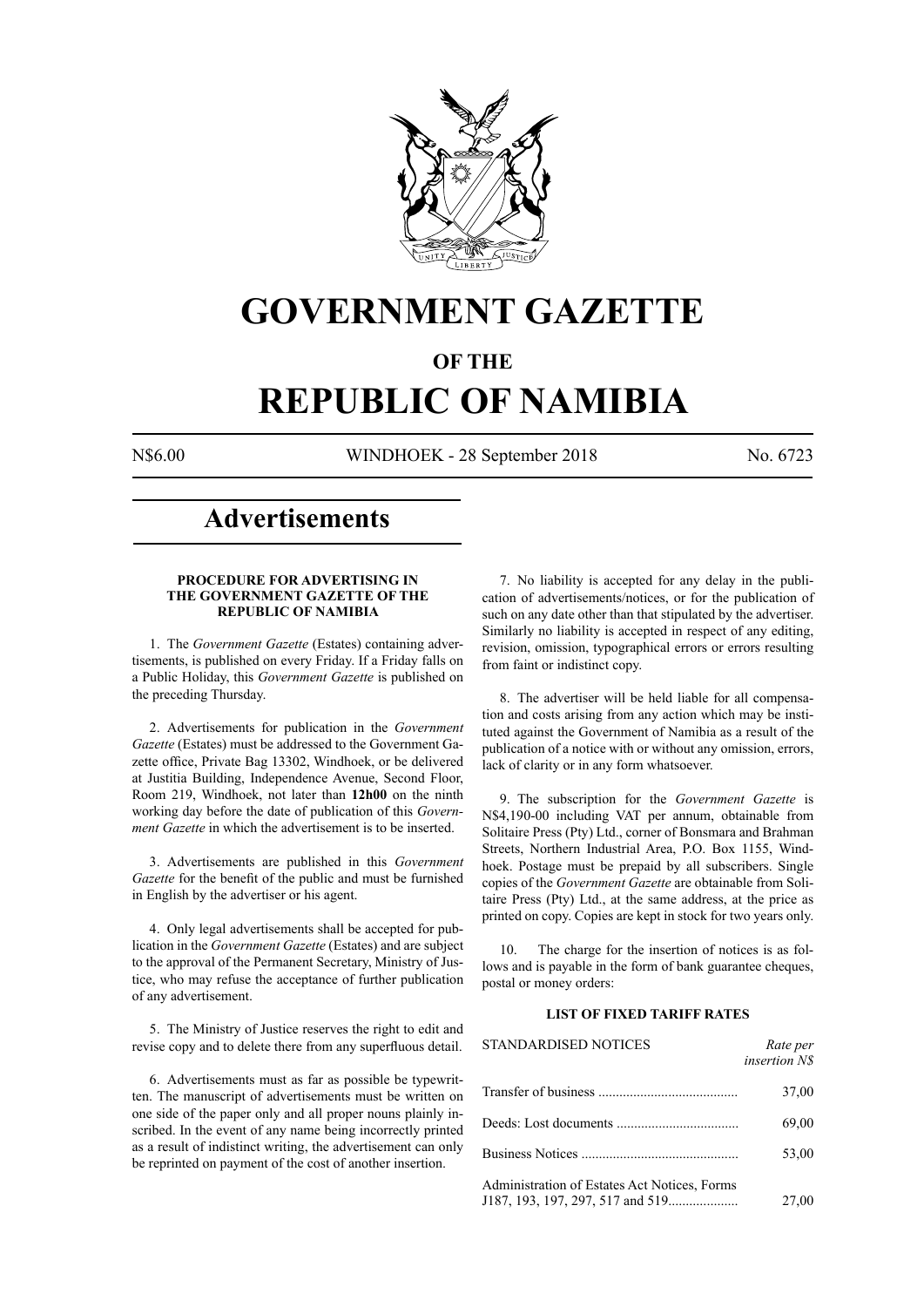| Insolvency Act and Companies Act Notices:                                                                                                                                                               | 48,00  |
|---------------------------------------------------------------------------------------------------------------------------------------------------------------------------------------------------------|--------|
| N.B. Forms 2 and 6 additional statements according<br>to word count table, added to the basic tariff.                                                                                                   | 333,00 |
| Naturalisation notices (including a reprint for the                                                                                                                                                     | 27,00  |
| Unclaimed moneys - only in the <i>Government</i><br>Gazette, closing date 15 January (per entry of                                                                                                      | 13,00  |
|                                                                                                                                                                                                         | 53,00  |
|                                                                                                                                                                                                         | 27,00  |
| <b>NON-STANDARDISED NOTICES</b>                                                                                                                                                                         |        |
| Company notices:                                                                                                                                                                                        |        |
| Short notices: Meetings, resolutions, offers of<br>compromise, conversions of companies, voluntary<br>windings-up, etc.: closing of members' registers<br>for transfer and/or declarations of dividends | 120,00 |
| Declaration of dividends with profit statements,                                                                                                                                                        | 267,00 |
| Long notices: Transfers, changes in respect of<br>shares or capital, redemptions, resolutions,                                                                                                          | 373,00 |
|                                                                                                                                                                                                         | 120,50 |

### **FORM J 187**

# **LIQUIDATION AND DISTRIBUTION ACCOUNTS IN DECEASED ESTATES LYING FOR INSPECTION**

In terms of section 35(5) of Act 66 of 1965, notice is hereby given that copies of the liquidation and distribution accounts (first and final, unless otherwise stated) in the estates specified below will be open for the inspection of all persons interested therein for a period of 21 days (or shorter or longer if specially stated) from the date specified or from the date of publication hereof, whichever may be the later, and at the offices of the Master and Magistrate as stated.

Should no objection thereto be lodged with the Master concerned during the specified period, the executor will proceed to make payments in accordance with the accounts.

824/2017 KRUGER Karel Hendrik, 4105240078, Outjo, 4 May 2017. Gertruida Magdalena Kruger, 44031100140. Windhoek. Outjo. Standard Executors & Trustees, P.O. Box 2164, Windhoek, Namibia.

1242/2017 HORN Gabriel Albertus, 35040900058, Tsumeb, 15 July 2017. Windhoek. Tsumeb. Standard Executors & Trustees, P.O. Box 2164, Windhoek, Namibia.

2020/2016 NAUISEB Miriam, 50092600328, Windhoek. Romanus Fransiskus Axaro Nauiseb, 48040800382. Bank Windhoek Limited, Trust Department, P.O. Box 15, Windhoek.

603/2015 LYAMBEZI Eunice Mwiilatji, 67082- 500300, Rundu. Sebedeus Lyambezi, 67082500300. Rundu.

| Liquidators' and other appointees' notices                    | 80,00  |
|---------------------------------------------------------------|--------|
| Gambling house licences/Liquor licences                       | 120,00 |
| SALES IN EXECUTION AND OTHER PUBLIC SALES:                    |        |
|                                                               | 207,00 |
| Public auctions, sales, tenders and welfare<br>organisations: | 69,00  |
|                                                               | 171,00 |
| ORDERS OF THE COURT                                           | 253,00 |

| Provisional and final liquidations or                  |        |
|--------------------------------------------------------|--------|
|                                                        | 157,00 |
| Reduction of change in capital mergers, offers         |        |
|                                                        | 373,00 |
| Judicial managements, <i>curator bonis</i> and similar |        |
|                                                        | 373,00 |
|                                                        | 48,00  |
| Supersession and discharge of petitions (J.158)        | 40,00  |
|                                                        |        |

11. The charge for the insertion of advertisements other than the notices mentioned in paragraph 10 is at the rate of N\$13,00 per cm double column. (Fractions of a cm must be calculated as a cm).

12. No advertisements shall be inserted unless the charge is prepaid. Cheques, drafts, postal or money orders must be made payable to the Ministry of Justice, Private Bag 13302, Windhoek.

Windhoek. FNB Fiduciary Namibia (Pty) Ltd, P.O. Box 448, Windhoek, Namibia.

1766/2016 HOEBEB Theodor, 64070700080, Windhoek. Windhoek. FNB Fiduciary Namibia (Pty) Ltd, P.O. Box 448, Windhoek, Namibia.

2067/2016 NARIS Judika, 4210060036, Erf 2976, Soweto, Windhoek. Windhoek. Afflux Investments cc, P.O. Box 1130, Windhoek.

952/2018 BRITS Joan, Windhoek, 2 May 1939, 39050200133, Windhoek, 13 June 2018. F.M. Oehl Trust cc, P.O. Box 90290, Windhoek, Namibia.

1913/2016 BRINK Egbertus Bletterman, 26 September 1955, 55092600195, Walvis Bay, 5 November 2016. F.M. Oehl Trust cc, P.O. Box 90290, Windhoek, Namibia.

506/2018 JORDAN Ingrid Ute, 31020100311, Windhoek. Windhoek. F.M. Oehl Trust cc, Unit 7, 32 Schanzen Road, P.O. Box 90290, Klein Windhoek, Windhoek, Namibia.

104/2018 FIGAJI Clive Aubrey, Windhoek, 9 March 1942, 42030900311, Windhoek, 5 January 2018. F.M. Oehl Trust cc, P.O. Box 90290, Windhoek, Namibia.

563/2018 MARTINS Maria Mauela da Silva, 37080500303, Unit 3, Barcelona Court, Windhoek, Namibia. Carlos Albano Antonio Martins, 33092500148. Windhoek. Windhoek. Old Mutual Trust, P.O. Box 165, Windhoek.

635/2017 VAN DYK Margarethe Gudrun, 5211- 2400185, Okahandja. Supplementary. Windhoek. Okahandja.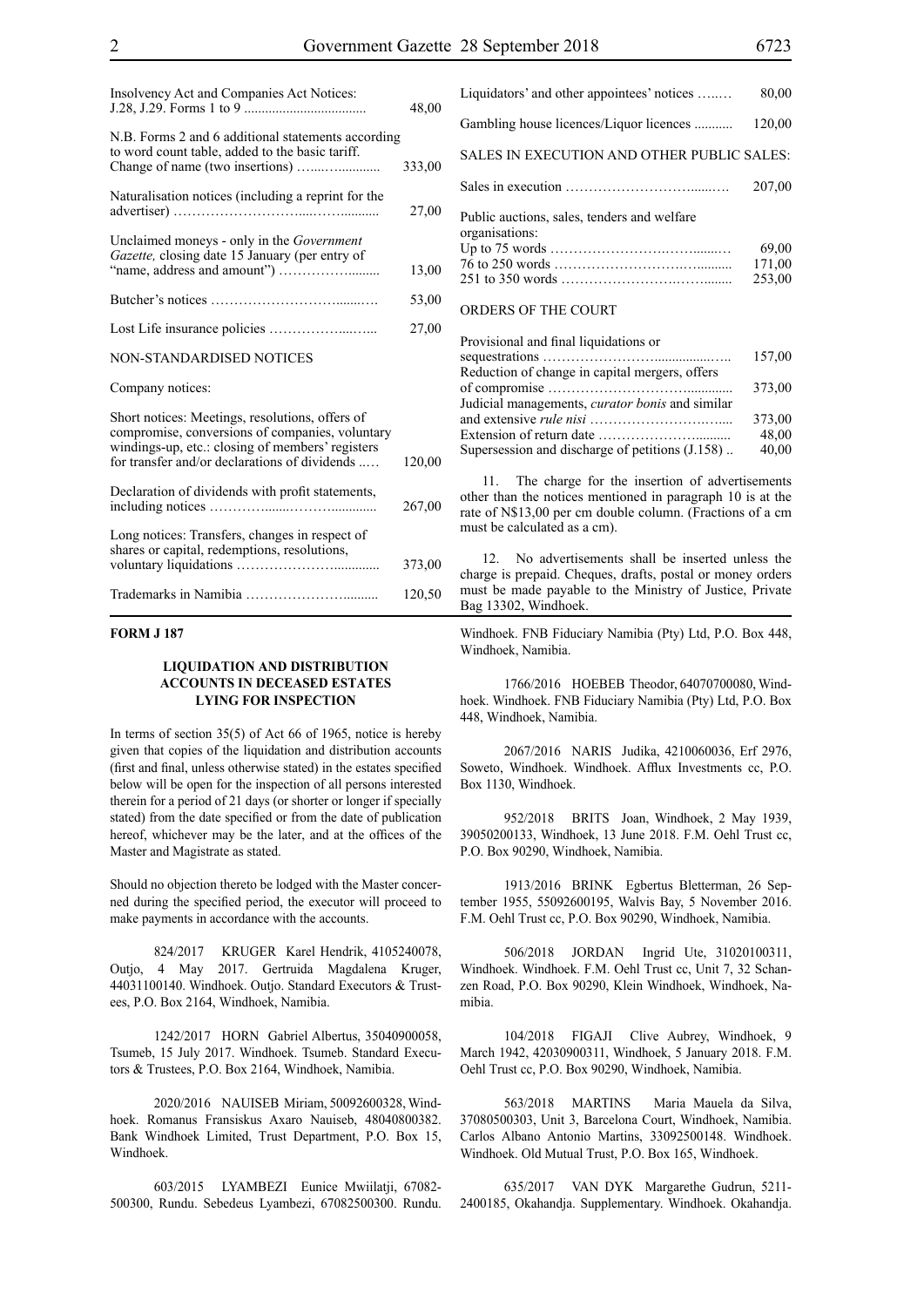Claassen & Visser Estate Practitioners cc, P.O. Box 24621, Windhoek, Namibia.

1621/2017 BOSMAN Nicolaas Jacobus, 50050- 500864, Bethanie. Windhoek. Bethanie. Claassen & Visser Estate Practitioners cc, P.O. Box 24621, Windhoek, Namibia.

398/2018 HUSSELMANN Patrick Josef, 62- 112500287, Rehoboth. Maria Christina Husselmann, 66051800123. Rehoboth. Windhoek. Mr. S. Mouton Estate Practitioner, P.O. Box 3628, Rehoboth.

1745/2011 DAVID Secilia, 33101800137, Erf 1684, Extension No. 3, Okuryangava. Windhoek. Koep & Partners, 33 Schanzen Road, Windhoek.

22/2016 FELIX Heinrich Archibold, 8012230017, Erf No. 2683, J. James Street, Khomasdal, Windhoek. Robirta Felix, 75123000186. Final. Windhoek. Windhoek. Dr. Weder, Kauta & Hoveka Inc., 3rd Floor, WKH House, Jan Jonker Road, Ausspannplatz, P.O. Box 864, Windhoek, Namibia.

1593/2016 DU PLESSIS Maartin, 40101700318, Unit 39, Park Village, Henties Bay, Republic of Namibia. Swakopmund. Windhoek. Etzold-Duvenhage, 33 Feld Street, P.O. Box 320, Windhoek.

#### **FORM J 193**

#### **NOTICE TO CREDITORS IN DECEASED ESTATES**

All persons having claims against the estates mentioned below are hereby called upon to lodge their claims with the executors concerned, within 30 days (or otherwise as indicated) calculated from the date of publication hereof. The information is given in the following order: Estate number, surname and Christian names, date of birth, identity number, last address, date of death; surviving spouse's names, surname, date of birth and identity number; name and address of executor or authorised agent, period allowed for lodgement of claims if other than 30 days.

1284/2018 MOSTERT Helena Petronella, Windhoek, 31 May 1948, 48053100082, Henties Bay, 17 July 2018. Bank Windhoek Ltd, P.O. Box 15, Windhoek.

1231/2018 BLAAUW Catharina Maria, Windhoek, 29 February 1948, 48022900192, Omaheke, 6 December 2017. Bank Windhoek Ltd, P.O. Box 15, Windhoek.

1367/2018 MARGULL Helmut Christian, Windhoek, 12 January 1936, 36011200486, Windhoek, 13 July 2018. Bank Windhoek Ltd, P.O. Box 15, Windhoek.

1363/2018 GABRIELSEN Jacobus Hendrik, Windhoek, 29 November 1938, 38112910057, Walvis Bay, 10 July 2018. Elise Johanna Gabrielsen, 30 August 1956, 56083010055. Bank Windhoek Ltd, P.O. Box 15, Windhoek.

569/2018 MABASO Sara, Windhoek, 6 March 1945, 45030600183, Windhoek, 26 January 2018. Standard Executors & Trustees, P.O. Box 2164, Windhoek, Namibia.

1386/2018 HOI Wolfgang Peter, Windhoek, 31 August 1954, 5408315045104, Walvis Bay, 8 May 2018. F.M. Oehl Trust cc, P.O. Box 90290, Windhoek, Namibia.

151/2018 SHIPALANGA Hanna Ndapewa, Windhoek, 14 August 1972, 72081400758, Erf Number 4138, Kabeljou Street, Kuisebmond, Walvis Bay, 24 December 2017. C.L. de Jager & Van Rooyen Legal Practitioners, P.O. Box 224, Walvis Bay.

1094/2017 AMAVILA Bonifatius Vaakohambo, Windhoek, 14 November 1959, 59111400625, Erf Number 4118, House No. 9, Moon Street, Kuisebmond, Walvis Bay, 8 May 2016. Blandine Nakavilu Amavila, 4 April 1969. C.L. de Jager & Van Rooyen Legal Practitioners, P.O. Box 224, Walvis Bay.

1113/2014 JATILENI Linus Kamati, Windhoek, 3 November 1977, 77110300307, South Africa, 19 May 2014. Afflux Investments cc, P.O. Box 1130, Windhoek.

1311/2018 FREDERICK David, Windhoek, 14 September 1932, 32091400092, Erf 12, Chief C. Frederick Avenue, Bethanie, 12 January 2018. Anna Frederick, 40031400469. Afflux Investments cc, P.O. Box 1130, Windhoek.

570/2016 DOESEB George, Windhoek, 12 February 1964, 64021200436, Erf 50, Otjomuise, Windhoek, 6 April 2016. Justine Elfriede, Doeses, 59043000124. Afflux Investments cc, P.O. Box 1130, Windhoek.

1029/2018 GAWANAS Gonstantia, Windhoek, 27 December 1937, 3712070500077, Erf 26, Katutura, Windhoek, 19 January 2002. Afflux Investments cc, P.O. Box 1130, Windhoek.

88/2018 VAN WYK Frederik, Windhoek, 31 March 1974, 74031600372, Erf 310, Katutura, Windhoek, 23 November 2006. Afflux Investments cc, P.O. Box 1130, Windhoek.

1343/2018 WITBOOI Emilie Daphne, Windhoek, 10 May 1962, 62051000573, Windhoek, 17 August 2016. Afflux Investments cc, P.O. Box 1130, Windhoek.

465/2015 JOBA Christopher Sihope, Windhoek, 10 September 1959, 64021200436, Erf 1151, Katima Mulilo, 14 November 2000. Maureen Kabuba Sitali, 63050700556. Afflux Investments cc, P.O. Box 1130, Windhoek.

115/2018 GANEB Patrick, Windhoek, 8 October 1975, 75100800089, Erf 3860, Ongwediva, 9 December 2017. Afflux Investments cc, P.O. Box 1130, Windhoek.

1322/2018 SCHAUBODE Magret Erika, Windhoek, 22 July 1943, 43072210012, No. 15 Bowker Street, Klein Windhoek, Windhoek, Republic of Namibia, 17 July 2018. Etzold-Duvenhage, 33 Feld Street, P.O. Box 320, Windhoek.

1014/2013 GOMAXAB Jonas, 5 January 1947, Otjiwarongo, 1 March 2013. Elizabeth Gomaxas, 24 January 1951, 51012410021. Van der Westhuizen & Greeff, 20A Hage Geingob Street, P.O. Box 47, Otjiwarongo.

1323/2018 KAAPANDA Opiipawa-Tegelela, Windhoek, 9 July 1959, 59070900726, Erf No. 952, Ondangwa, Namibia, 17 June 2018. Samuel Shilikomwenyo, 21 September 1965, 65092100559. Dr. Weder, Kauta & Hoveka Inc., 3rd Floor, WKH House, Jan Jonker Road, Ausspannplatz, P.O. Box 864, Windhoek, Namibia.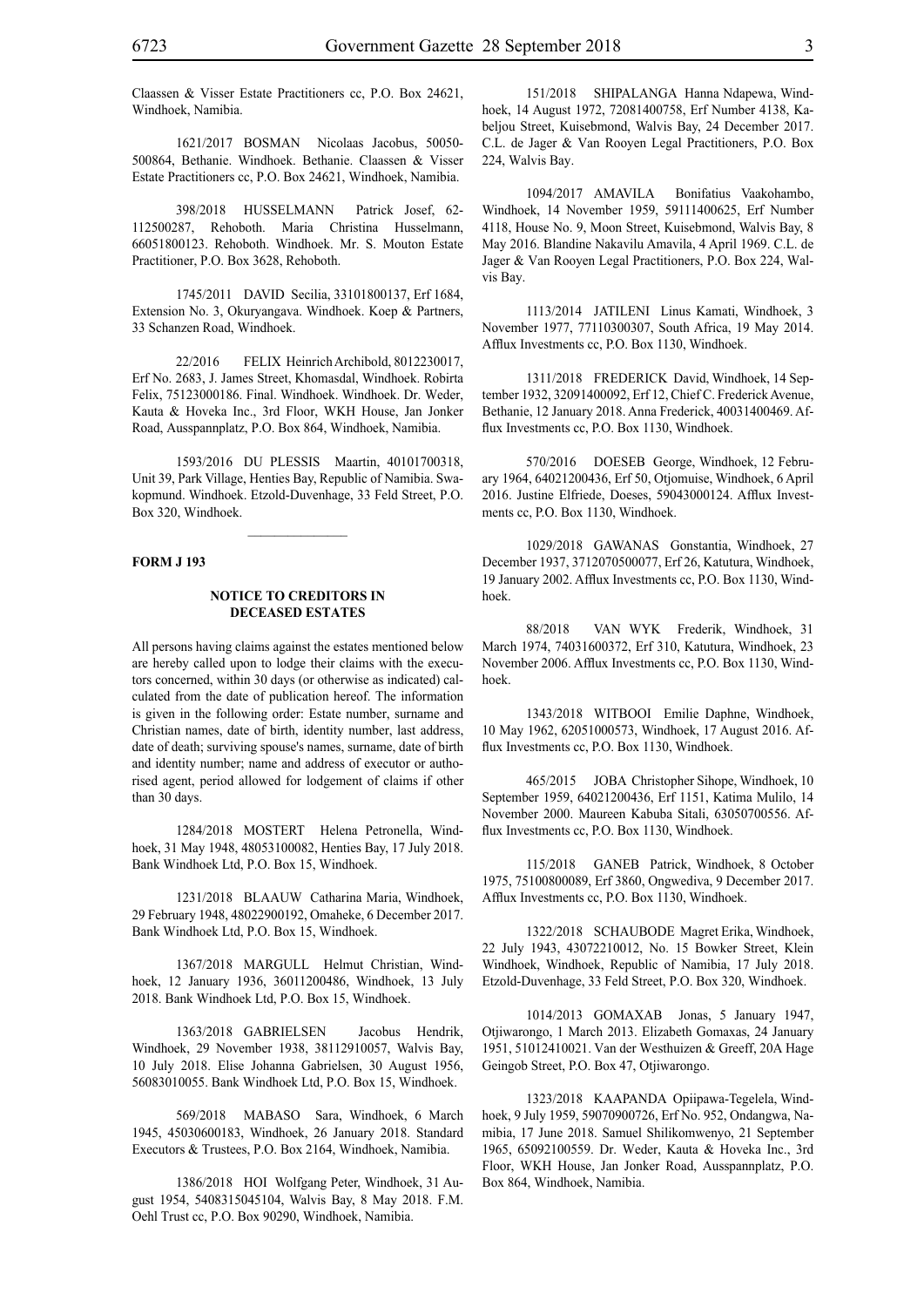1326/2018 UAISIUA Emilie, Windhoek, 5 January 1980, 80010500154, Erf 334, Fraciska van Neel Street, Tamariskia, Swakopmund, 25 January 2018. Licias Jazikama Uaisiua, 18 January 1978, 78011800353. Dr. Weder, Kauta & Hoveka Inc., 3rd Floor, WKH House, Jan Jonker Road, Ausspannplatz, P.O. Box 864, Windhoek, Namibia.

1292/2018 WILLIAMSON Maureen Leslie, Windhoek, 12 July 1933, 33071200765, Marie Douglas Heim, Swakopmund, 8 May 2017. Thomas Richard Williamson, 18 May 1935, 35051800130. Kinghorn Associates, P.O. Box 1455, Swakopmund.

61/2011 NDJODHI Frieda, Windhoek, 13 July 1966, 66071300975, Erf No. 1551, a portion of Erf 62, Mondesa, Swakopmund, 5 October 2009. Kinghorn Associates, P.O. Box 1455, Swakopmund.

709/2010 IIKELA Simeon Tuutaleni, Windhoek, 9 April 1968, 68040900433, Walvis Bay, Erongo Region, 6 December 2015. Maria Magano Shidhika, 6 January 1970, 70010600183. Sisa Namandje & Co. Inc., No. 11 Robert Mugabe Street, Windhoek.

1258/2017 NAXWIYA Gerasius Haufiku, 4 May 1972, 72050400802, 2500 Onawa Street, P.O. Box 3731, Vineta, Swakopmund, Namibia, 22 April 2017. Nakamhela Attorneys, Unit 7, 2 Teinert Street, Windhoek, Namibia..

877/2017 RENTON Magrieta, Windhoek, 3 March 1928, 28030300204, Erf No. Rehoboth F673, 7 November 2017. V.T. van Wyk Attorneys, Plot A129, Hebron House, Rehoboth.

1258/2018 WILLIBARD Eddy Natangwe, Windhoek, 1 December 1954, 54120110028, Erf 5592, Katutura, 9 September 2017. Clementine Ndinelago Willbard, 5 May 1950, 50050510169. Diedericks Inc, City Centre, P.O. Box 50025, Bachbrecht, Windhoek.

954/2018 MATUKARUA Liebhardt, 3 September 1941, 4109030600110, Omaheke Region, 17 October 2012. Tjituri Law Chambers, No. 16 Veronica Court, Nachtigal Street, Ausspannplatz, Windhoek.

1779/2015 VAN ZYL Riaan, 19 January 1953, 53011900183, 44 Kuiseb Street, Erospark, Windhoek, Namibia, 24 April 2015. Second. De Silva Inc., Attorneys | Notaries | Conveyancers, Schwekinshaus, Schwekingsburg Estate, Schwekingsburg Strasse, Windhoek, Namibia.

1191/2018 DREYER Jonas, Windhoek, 2 February 1963, 63020201764, Mariental, 5 June 2017. Johanna Elsebie Dreyer. Mr. S. Mouton Estate Practitioner, P.O. Box 3628, Rehoboth.

975/2014 OLIVIER Maria, Windhoek, 12 January 1947, 47011200444, Rehoboth, 5 February 2014. Martinus Hendrik Olivier. Mr. S. Mouton Estate Practitioner, P.O. Box 3628, Rehoboth.

953/2018 JESAYA Festus Nangoro, 67070710- 0728, Kavango East, 10 April 2018. Selma Jesaya, 62042- 300144. Windhoek. Windhoek. Kamuhanga Hoveka Inc., Unit 2, 20 Feld Street, P.O. Box 87250, Eros Park, Windhoek.

1450/2017 HOLTZKAMPF Maria Johanna Petronella Elizabeth, Windhoek, 31 January 1944, 44013100118, 45 Beiderbecker Road, Otjiwarongo, 9 July 2017. A. Davids & Co., P.O. Box 11, Otjiwarongo.

727/2018 SOHRADA Peter Hans, Windhoek, 16 October 1940, 40101600682, Farm Okawaka No. 150, District Otjiwarongo, 25 March 2018. Josefine Maria Walburga Sohrada, 20 February 1936, 36022000246. A. Davids & Co., P.O. Box 11, Otjiwarongo.

 $\frac{1}{2}$ 

#### **FORM J28**

## **ESTATES OR COMPANIES SEQUESTRATED OR WOUND UP PROVISIONALLY**

Persuant to section 17(4) of the Insolvency Act 1936, section 356(1) of the Companies Act 1973 (read with section 66(1) of the Close Corporation Act No. 26 of 1988), notice is hereby given by the Master of the High Court, Namibia, that estates or companies/close corporations mentioned below have been sequestrated or wound up provisionally by order of the said Court.

W13/18 **Jonathan Kooker.** Date upon which the order made: 1 June 2018. Upon the application of: Jonathan Kooker.

#### **FORM 2**

#### **MEETING OF CREDITORS IN SEQUESTRATED ESTATES OR COMPANIES BEING WOUND UP**

Pursuant to sections *forty-one* and *forty-two* of the Insolvency Act, 1936, notice is hereby given that a meeting of creditors will be held in the sequestrated estates or companies being wound up mentioned below, on the dates, at the times and places and for the purpose thereof.

Meetings in a town in which there is a Magistrate's office, will be held before the Master, elsewhere they will be held before the Magistrate.

The particulars given in the following order: The number of estate/company; the name and description of the estate/company; the date, hour and place of meeting and the purpose of the meeting.

W12/12 **Komsberg Farming (Pty) Ltd** (In Liquidation). 10 October 2018, at 10h00 at the Office of the Master of the High Court, Windhoek. Proof of claims. Alwyn van Straten, Executrust (Pty) Ltd, 14 Perkin Street, P.O. Box 32098, Windhoek.

**Case NO. I 3778/2015 IN THE HIGH COURT OF NAMIBIA MAIN LOCAL DIVISION, WINDHOEK**

 $\frac{1}{2}$ 

In the matter between:

# **STANDARD BANK NAMIBIA LIMITED** Plaintiff

and

**HELVI NDILIMEKE UUSHONA** Defendant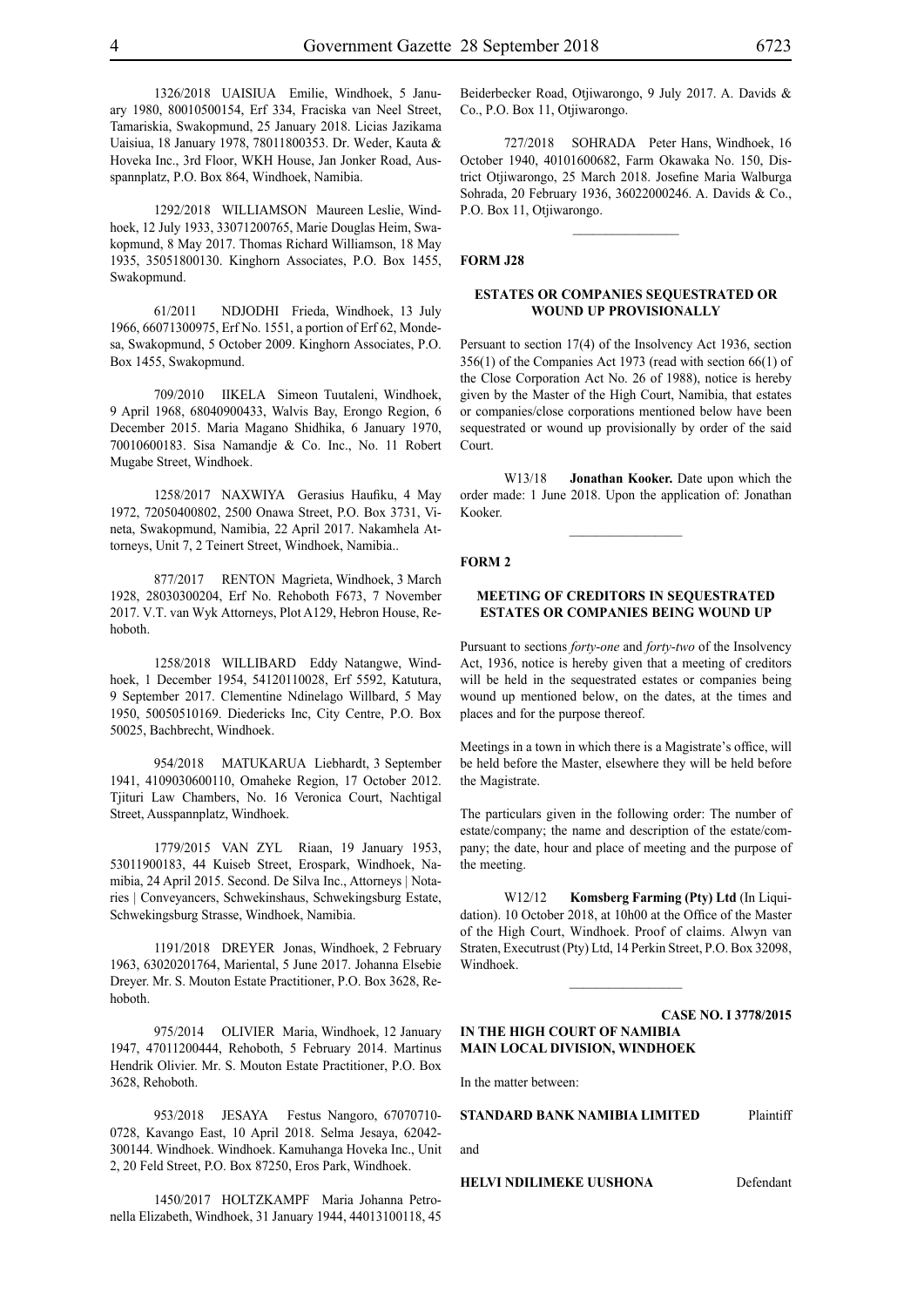# **NOTICE OF SALE IN EXECUTION**

In EXECUTION of a Judgment of the High Court of Namibia, given on **1 December 2017**, a Judicial Sale by PUBLIC AUC-TION will be held of and at the undermentioned immovable property on **9 OCTOBER 2018** at **10h00** at Erf 7267, HANS DIETRICH STREET, KATUTURA, EXT 17, WINDHOEK of a:

| <b>CERTAIN:</b>   | Erf No. 7267, Katutura, Extension<br>No. 17:                                    |
|-------------------|---------------------------------------------------------------------------------|
| SITUATE:          | In the Municipality of Windhoek<br>(Registration Division "K")<br>Khomas Region |
| <b>MEASURING:</b> | 261 (two six one) square metres                                                 |
| <b>HELD BY:</b>   | Deed of Transfer No. T 4628/2009                                                |
| SUBJECT:          | To all the terms and conditions con-<br>tained therein                          |

The following improvements are on the property (although nothing in this respect is guaranteed):

1 x kitchen; 1 x lounge; 6 x bedrooms; 3 x bath / toilet; 1 x garage.

The property will be sold by the Deputy Sheriff to the highest bidder subject to the conditions of sale.

The conditions of sale to be read out by the Deputy Sheriff, Windhoek, at the time of the sale and which conditions may be inspected prior to the sale at the offices of the Deputy Sheriff Windhoek, and at the offices of ENSafrica Namibia (incorporated as Lorentz Angula Inc.), Ground Floor, Unit 4, Ausspann Plaza, Dr. Agostinho Neto Road, Windhoek.

Dated at WINDHOEK on this 14th of AUGUST 2018.

Legal Practitioner for Plaintiff ENSafrica Namibia (incorporated as LorentzAngula Inc.) Ground Floor, Unit 4, Ausspann Plaza Dr. Agostinho Neto Street **WINDHOEK** 

# **IN THE MAGISTRATE'S COURT FOR THE DISTRICT LÜDERITZ**

 $\mathcal{L}=\mathcal{L}^{\mathcal{L}}$ 

# **HELD AT LÜDERITZ CASE NO 25/2018**

In the matter between

# **NATIONAL HOUSING ENTERPRISE** Plaintiff

and

| LUZOWISA NOWINNILE ISAACS | Defendant |
|---------------------------|-----------|
|                           |           |

#### **NOTICE OF SALE IN EXECUTION**

IN EXECUTION of a Judgment granted by the Honourable Court against the Execution Debtor the following property will be sold by public auction on **3 OCTOBER 2018** by the Messenger of the Court for the District of **Lüderitz** in front of the Magistrate's Offices, in LÜDERITZ, at **12h00**.

| <b>CERTAIN:</b> | Erf 1126, Benguela (Extension No. 1)                                   |
|-----------------|------------------------------------------------------------------------|
| SITUATED:       | In the Town of Lüderitz<br>(Registration Division "N")<br>Karas Region |

MEASURING: 301 (three nil one) square metres

With all fixed improvements thereon:

# **CONDITIONS OF SALE:**

- 1. The sale is subject to the provisions of the Magistrate's Court Act No. 32 of 1994, as amended.
- 2. The property will be sold "Voetstoots"according to the exiting title deed.
- 3. One-tenth of the purchase price will be payable immediately after the sale in cash. The balance together with interest thereon at 20% per annum against transfer to be secured by a bank or building society guarantee, and which transfer shall be given without delay.
- 4. The complete Conditions of Sale will be read at the same time of the Sale and may be inspected at the offices of the Messenger of the Court, Lüderitz.

SIGNED at KEETMANSHOOP on this 14th day of SEPTEM-BER 2018.

PROBART & VERDOES Legal Practitioner for the Plaintiff 34, 5th Ave., KEETMANSHOOP

# **IN THE MAGISTRATE'S COURT FOR THE DISTRICT LÜDERITZ**

 $\frac{1}{2}$ 

**HELD AT LÜDERITZ CASE NO. 05/2018**

In the matter between

**NATIONAL HOUSING ENTERPRISE** Plaintiff

| . |
|---|
|---|

# **ECHEL LLEWELLYN BOER** First Defendant **CLARA REGINA BOER** Second Defendant

# **NOTICE OF SALE IN EXECUTION**

IN EXECUTION of a Judgment granted by the Honourable Court against the Execution Debtor the following property will be sold by public auction on **3 OCTOBER 2018** by the Messenger of the Court for the District of **Lüderitz** in front of the Magistrate's Offices, in LÜDERITZ, at **12h00**.

| <b>CERTAIN:</b> | Erf 1064, Benguela (Extension No. 1)                                          |
|-----------------|-------------------------------------------------------------------------------|
| <b>SITUATED</b> | In the Town of Lüderitz<br>(Registration Division "N")<br><b>KARAS</b> Region |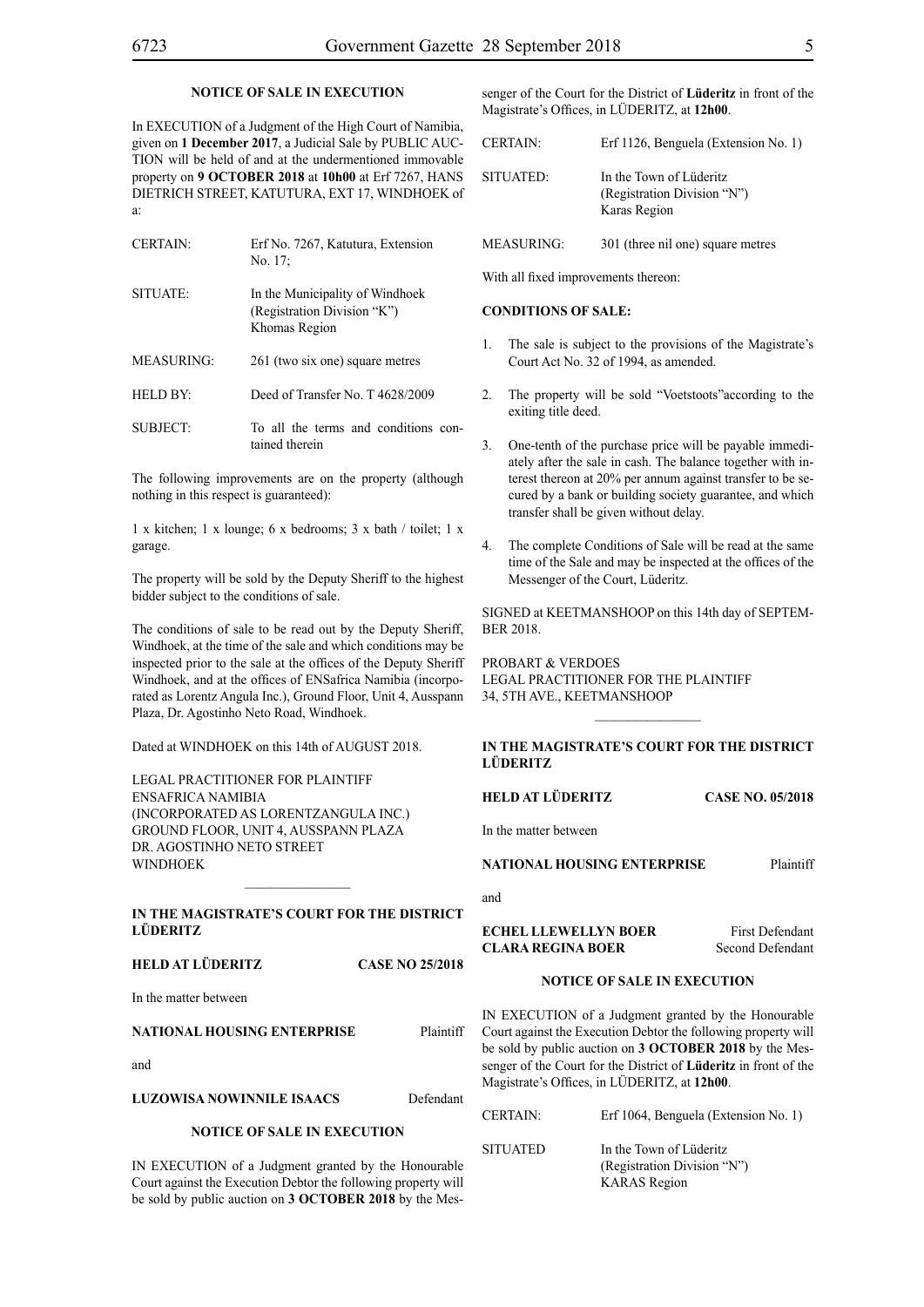MEASURING: 338 (three three eight) square metres

With all fixed improvements thereon:

#### **CONDITIONS OF SALE:**

- 1. The sale is subject to the provisions of the Magistrate's Court Act No. 32 of 1994, as amended.
- 2. The property will be sold "Voetstoots"according to the exiting title deed.
- 3. One-tenth of the purchase price will be payable immediately after the sale in cash. The balance together with interest thereon at 20% per annum against transfer to be secured by a bank or building society guarantee, and which transfer shall be given without delay.
- 4. The complete Conditions of Sale will be read at the same time of the Sale and may be inspected at the offices of the Messenger of the Court, Lüderitz.

SIGNED at KEETMANSHOOP on this 14th day of SEPTEM-BER 2018.

PROBART & VERDOES Legal Practitioner for the Plaintiff 34, 5th Ave., KEETMANSHOOP

#### **CASE NO: HC-MD-CIV-ACT-CON-2017/04430 IN THE HIGH COURT OF NAMIBIA MAIN DIVISION - WINDHOEK**

 $\frac{1}{2}$ 

In the matter between:

| <b>BANK WINDHOEK LIMITED</b> | Plaintiff              |
|------------------------------|------------------------|
| and                          |                        |
| AMUTANGA TRADING             |                        |
| <b>ENTERPRISES CC</b>        | <b>First Defendant</b> |

#### **NOTICE OF SALE IN EXECUTION**

**KORBINIAN SHIKONGO** Second Defendant

In execution of a Judgement of the above Honourable Court in the above action, a sale without reserve will be held by the Deputy Sheriff, **Windhoek**, at Erf No. 3597, No. 4 Bradford Street, Otjomuise (Extension No. 9), Windhoek, on **30 October 2018**, at **12h00**, of the undermentioned property:

| <b>CERTAIN:</b>                 | Erf No. 3597, Otjomuise (Extension<br>No. 9                    |
|---------------------------------|----------------------------------------------------------------|
| SITUATE:                        | In the Municipality of Windhoek<br>(Registration division "K") |
| <b>MEASURING:</b>               | 355 square metres                                              |
| <b>IMPROVEMENTS:</b> Vacant Erf |                                                                |

TERMS 10% of the purchase price and the auctioneers' commission must be paid on the date of the sale. The further terms and conditions of the sale will be read prior to the auction and lie for inspection at the office of the Deputy Sheriff, Windhoek and at the offices of the execution creditor's attorneys.

DATED at WINDHOEK this 14th day of SEPTEMBER 2018.

DR WEDER KAUTA & HOVEKA INC Legal Practitioner for Plaintiff WHK House Jan Jonker Road **WINDHOEK** 

# **CASE NO: I 2128/2016 IN THE HIGH COURT OF NAMIBIA MAIN DIVISION - WINDHOEK**

 $\frac{1}{2}$ 

In the matter between:

and

#### **BANK WINDHOEK LIMITED** Plaintiff

#### **BRIAN MASULE LIKANDO** First Defendant **LAIMI LIKANDO** Second Defendant

#### **NOTICE OF SALE IN EXECUTION**

In execution of a Judgement of the above Honourable Court in the above action, a sale without reserve will be held by the Deputy Sheriff, **Windhoek**, at Erf No. 447 (a Portion of Erf 5), Dorado Park, Windhoek, on **1 November 2018**, at **12h00**, of the undermentioned property:

| <b>CERTAIN:</b>   | Erf No. 447 (a Portion of Erf 5), Dorado<br>Park                                                                                               |
|-------------------|------------------------------------------------------------------------------------------------------------------------------------------------|
| SITUATE:          | In the Municipality of Windhoek<br>(Registration division "K")                                                                                 |
| <b>MEASURING:</b> | 381 square metres                                                                                                                              |
|                   | IMPROVEMENTS: Two bedroom dwelling with two bath-<br>rooms, kitchen, lounge and outside<br>building with two bedrooms, bathroom<br>and kitchen |

TERMS 10% of the purchase price and the auctioneers' commission must be paid on the date of the sale. The further terms and conditions of the sale will be read prior to the auction and lie for inspection at the office of the Deputy Sheriff, Windhoek and at the offices of the execution creditor's attorneys.

DATED at WINDHOEK this 12th day of SEPTEMBER 2018.

DR WEDER KAUTA & HOVEKA INC Legal Practitioner for Plaintiff WHK HOUSE Jan Jonker Road WINDHOEK

#### **IN THE MAGISTRATE'S COURT OF WINDHOEK**

**HELD AT WINDHOEK CASE NO.: 1578/2018**

In the matter between:

# **VILLAS ERICKSEN BODY CORPORATE** Plaintiff

and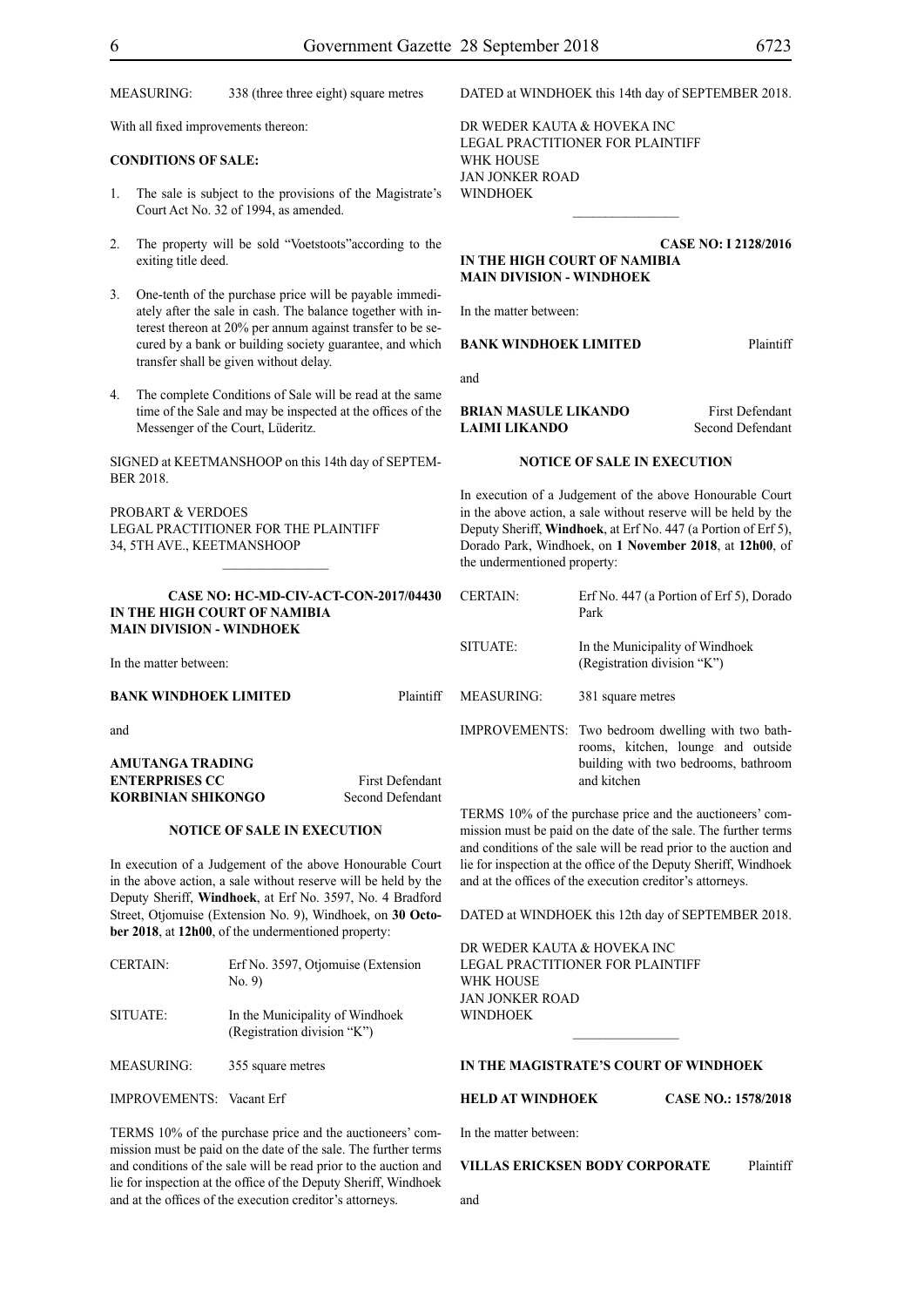# **BONSEC INVESTMENTS 216 CC** Defendant

#### **NOTICE OF SALE IN EXECUTION**

In execution of a Judgement granted by the above Honourable Court, the following property will be sold by public auction by the Messenger of Court of **Windhoek** on **9 October 2018, 15H00** in front of the Magistrate's Office, Mungunda Street, Katutura, Windhoek, Republic of Namibia.

- CERTAIN: 1) Section No 1, as shown more fully described on Sectional Plan No 25/2012 in the building or buildings known as VILLAS ERICKSEN 2) An undivided share in the common property in the land and building or buildings as shown and more fully described on the said sectional plan, apportioned to the said section in accordance with the participation quota of the said section.
- SITUATE: In the Municipality of Windhoek (Registration Division "K") Khomas Region
- MEASURING: 186 (one eight six) square metres
- HELD: Under Certificate of Registered Sectional Title No No. 25/2012(1) (UNIT)
- IMPROVEMENTS: Open-plan Kitchen, Lounge, 3 Bedrooms, 1 en-suite Bathroom with WC, 1 Shower with WC, 1 Guest WC, 1 Garage, Balcony with built-in braai, 1 underroof parking

# **CONDITIONS OF SALE:**

- 1. The Sale is subject to provisions of the Magistrate's Court Act no. 32 of 1944, as amended, and the property will be sold "voetstoots" according to the existing title deed.
- The complete Conditions of Sale will be read out at the time of the sale, and may be inspected beforehand at the offices of the Plaintiff and Plaintiffs attorney at the undermentioned address, as also at the offices of the Messenger of Court, Windhoek.

Dated at WINDHOEK on the 20th day of AUGUST 2018.

J C VAN WYK Legal Practitioner for Plaintiff 18 LOVE STREET, WINDHOEK

# **IN THE MAGISTRATE'S COURT FOR THE DISTRICT OF WALVIS BAY**

**HELD AT WALVIS BAY CASE NO.: 672/2015**

In the matter between:

**MULLER & MULLER INVESTIGATIONS CC** Plaintiff

# **H.M. AUTANGA T/A HAM BUILDING CONTRACTORS** Defendant

# **NOTICE OF SALE IN EXECUTION OF IMMOVABLE PROPERTY**

Notice is hereby given that the under-mentioned improved immovable property will be sold "Voetstoots" in execution by the Messenger of the Court for the district of **WALVIS BAY** on **Friday, 30 NOVEMBER 2018** at **10h00** at the premises mentioned herein below:

| <b>CERTAIN:</b> | ERF 2687, (Ext 8), Walvis Bay                                                            |
|-----------------|------------------------------------------------------------------------------------------|
| SITUATE:        | In the Municipality of Walvis Bay<br>(Registration division "F")<br>In the Erongo Region |
| MEASURING.      | $1025$ m <sup>2</sup> (one zero two five) Square Me-<br>ters                             |
| <b>HELD BY</b>  | Deed of Transfer No. T 2322/2010                                                         |

Claim by preferent creditor: N\$ 419 072.04

- 1. Implements: 1 x Open plan kitchen, 1 x Dining room, 2x Bedrooms, 1 x Bedroom with toilet  $&$  shower, 1 x Guest toilet, l x Double garage extented with roof
- 2. The conditions of the sate in execution will lie for inspection at the offices of the Messenger of the Court for the district of Walvis Bay, and at the offices of C L DE JAGER & VAN ROOYEN, WALVIS BAY at the under mentioned address.

THUS, DONE and SIGNED at WALVIS BAY on this 18th day of SEPTEMBER 2018.

CL DE JAGER VAN ROOYEN Legal Practitioners for Plaintiff 12 Theo-Ben Gurirab Street WALVIS BAY

# **IN THE MAGISTRATE' S COURT FOR THE DISTRICT OF WINDHOEK**

 $\frac{1}{2}$ 

| HELD AT WINDHOEK | <b>CASE NUMBER: 7416/2017</b> |
|------------------|-------------------------------|
|                  |                               |

In the matter between

**COLLIN VENAANI** Execution Creditor

and

**UEKEMUMUNA TJIUMA** First Execution Debtor **ALEXIA TJIUMA** Second Execution Debtor

# **NOTICE OF SALE IN EXECUTION**

TAKE NOTICE THAT the undermentioned improved, immovable property will be sold in execution by the MESSENGER OF THE COURT for the district of **WINDHOEK** on **THURS-DAY, 8 November 2018** at **15h00** at the premises on Erf No. 2002 Katutura, Effesier Street, WINDHOEK, REPUBLIC OF NAMIBIA. (Contact THE MESSENGER, MR HENNES - Telephone 248 568).

and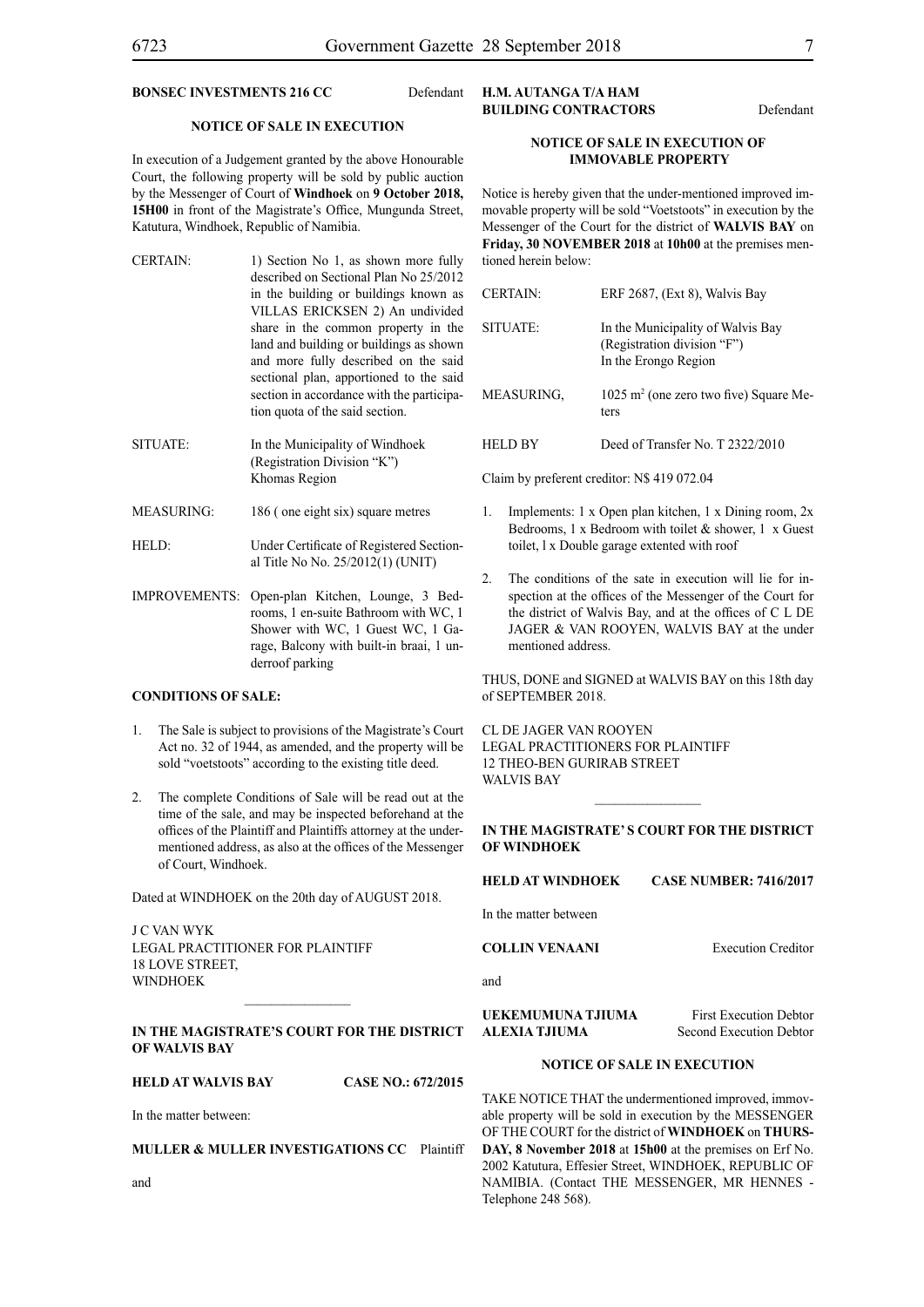| <b>CERTAIN:</b>   | ERF No. 2002 Katutura (Extension<br>No.10                                       | П                            |
|-------------------|---------------------------------------------------------------------------------|------------------------------|
| SITUATED:         | In the Municipality of Windhoek<br>(Registration Division "K")<br>Khomas Region | Н<br>O<br>$\mathbf{2}$<br>Īı |
| <b>MEASURING:</b> | 261 (two six one) square metres                                                 |                              |
| <b>HELD BY:</b>   | Deed of Transfer No: T 2088/2006                                                | D<br>R                       |
| SUBJECT:          | To the conditions contained therein                                             | E<br>Н                       |

The conditions of the Sale will be read out by the Messenger for the Magistrate's Court for the District of WINDHOEK immediately prior the sale and are also available for inspection at the office of the Messenger for the Magistrate's Court situated at 422 Independence Avenue, Windhoek, Republic of Namibia. (Telephone 248 568)

Dated at WINDHOEK on 19th September 2018

KAMUHANGA HOVEKA SAMUEL INCORPORATED LEGAL PRACTITIONER FOR JUDGMENT CREDITOR UNIT 2, 20 FELD STREET **WINDHOEK** 

# **HC-MD-CIV-MOT-EXP-2018/00168 IN THE HIGH COURT OF NAMIBIA, MAIN DIVISION, HELD AT WINDHOEK ON FRIDAY, THE 01st DAY OF JUNE 2018 BEFORE THE HONOURABLE JUSTICE PARKER**

In the *ex parte* application of:

# **JONATHAN KOOKER** Applicant

# **COURT ORDER**

Having heard **MS SHIKONGO** and having read the Application for HC-MD-CIV-MOT-EXP-2018/00168 and other documents filed of record:

# **IT IS HEREBY ORDERED THAT:**

- 1 The surrender of the applicant's estate is accepted.
- 2 The matter is removed from the roll and the case is regarded as finalised.

 $\frac{1}{2}$ 

BY ORDER OF THE COURT

# REGISTRAR

TO: HENRY SHIMUTWIKENI On behalf of Applicant Henry Shimutwikeni & Co Inc 11 Strauss Street Windhoek West Windhoek Khomas Namibia 9000

# **HC-MD-CIV-MOT-GEN-2016/00219 IN THE HIGH COURT OF NAMIBIA, MAIN DIVISION, HELD AT WINDHOEK ON WEDNESDAY, THE 12th DAY OF SEPTEMBER 2018 BEFORE THE HONOURABLE JUSTICE GEIER**

n the matter between:

**DEREK WRIGHT (NO)** First Applicant **REAGON RUPERT GRAIG (NO)** Second Applicant **EVANGELINA NANGULA HAMUNYELA (NO)** Third Applicant KAUNAPAUA NDILULA (NO) Fourth Applicant **STUART HILTON MOIR (NO)** Fifth Applicant **JACOBUS DE LA REY DU TOIT (NO)** Sixth Applicant **GEORGE FABIANUS MARTIN (NO)** Seventh Applicant **ANDREW CAMPBELL (NO)** Eigth Applicant **EFFAISHE NDAMONONGHENDA NGIIDIPAA (NO)** Nineth Applicant

and

# **VIBRANT PROPERTIES CC** First Respondent **BERNARD KARL MULLER** Second Respondent **CATHLEEN EILEEN MULLER** Third Respondent

#### **COURT ORDER**

Having heard **MS CARLI SCHICKERLING**, on behalf of the Applicant(s) and the Second Respondent in person and having read the Application for HC-MD-CIV-MOT-GEN-2016/00219 and other documents filed of record:

#### **IT IS HEREBY ORDERED THAT:**

- 1 The *Rule Nisi* granted on 12 August 2016 is hereby reinstated.
- 2 The Respondent(s) are to now show cause, if any to this Honourable Court, on or before the 14 November 2018 at 08:30, why an order should not be made in the following terms:
	- (a) The joint estate of the Second and Third Respondent is hereby sequestrated; and
	- (b) The costs of this application are costs in the sequestration of the Second and Third Respondent's estate
- 3. That service of this order be effected as follows: (a) By the Deputy-Sheriff for the District of Windhoek, by serving a copy of this order on the Second and Third Respondents personally at their residential address; and (b) By publishing a copy of this order in one edition of Die Republikein newspaper and the Government Gazette.

# BY ORDER OF THE COURT

# REGISTRAR

TO: CARLI SCHICKERLING On behalf of 1st Applicant, 2nd Applicant, 3rd Applicant, 4th Applicant, 5th Applicant, 6th Applicant, 7th Applicant, 8th Applicant and 9th Applicant Etzold-Duvenhage NO. 33 FELD STREET WINDHOEK Namibia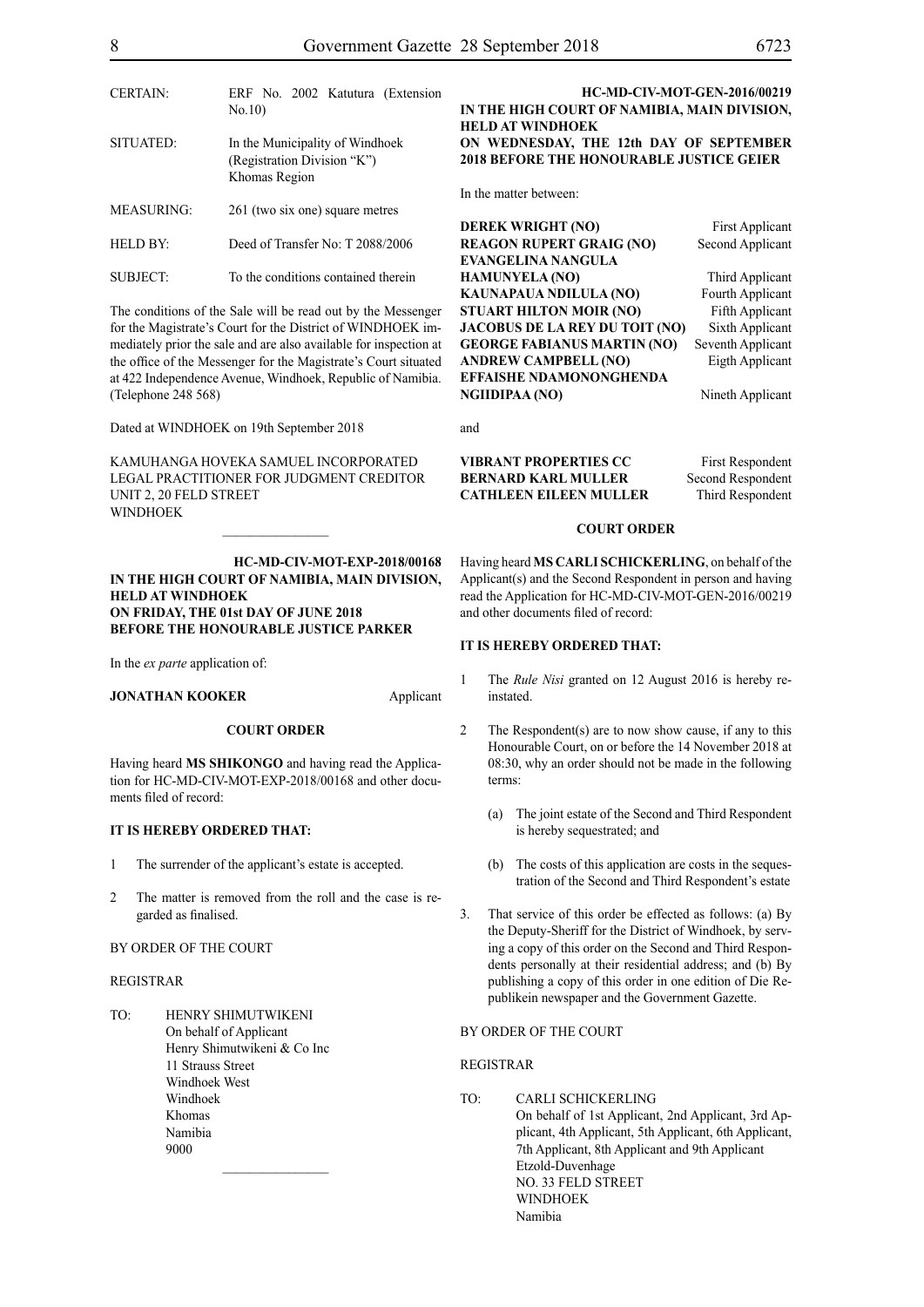AND TO: VIBRANT PROPERTIES CC 1st Respondent NO. 248 PALLADIUM STREET EROS

> WINDHOEK Namibia

BERNARD KARL MULLER 2nd Respondent NO. 10 RANGE STREET PIONEER PARK, WINDHOEK Namibia

CATHLEEN EILEEN MULLER 3rd Respondent NO. 10 RANGE STREET PIONIERS PARK WINDHOEK Namibia

The Master of the High Court John Meinert Street, Windhoek

# **NOTICE OF INTENTION TO TRANSFER BUSINESS (SECTION 34(1) OF INSOLVENCY ACT 24 OF 1936)**

 $\mathcal{L}=\mathcal{L}^{\mathcal{L}}$ 

TAKE NOTICE that UNIGLOBE INVESTMENTS CC carrying on business as Printworx at No. 36 Rhode Allee Street, Swakopmund, intends to transfer the said business to PK DIG-ITAL PRINTWORX MANUFACTURING CC of P.O. Box 91343 Windhoek on 1 October 2018 from which date the said PK DIGITAL PRINTWORX MANUFACTURING CC will carry on the said business for its own account.

Signed at Swakopmund on this 14th day of September 2018

DR WEDER, KAUTA & HOVEKA INC SWAKOPMUND HOUSE, SHOP 208 PLATZ AM MEER SWAKOPMUND

# **NOTICE OF REGISTRATION AS A WELFARE ORGANISATION**

 $\mathcal{L}=\mathcal{L}^{\mathcal{L}}$ 

The **TuPa-Ha Women and Child Care Organ-ISATION** applied for registration as a welfare organization in terms of Section 19 of the National Welfare Act, 1965 (Act 79 of 1965), as amended.

The objects of the organization read as follows:

- 1. To uplift the living circumstances of HIV affected babies through the provision of a feeding program.
- 2. To contribute towards a HIV-free youth generation through cooperation and collaboration with stakeholders on the World Vision Area. Development Programmes.
- 3. To promote the human rights of women and children by working towards a society free from all forms of violence through awareness raising and campaigns.
- 4. To improve access to justice for female survivors and victims of GBV by using a human rights-based approach

towards zero violence and women assert their full rights in their own capacity.

- 5. To promote gender equality amongst the youth by awareness raising and conferences.
- 6. To contribute towards the quality of life of persons infected and affected by providing palliative care and psychosocial support services.
- 7. To promote the social, mental and physical-wellbeing health of vulnerable youth by equipping them with life skills and providing therapeutic services.

Any person or persons desiring to raise objections against the registration of the organization must submit such representations to the Permanent Secretary of the Ministry of Health and Social Services, Private Bag 13198, Windhoek within twentyone days as from date of this advertisement.

JOHANNES S. LAMEK P.O. BOX 782 **OUTAPI** 

# **NOTICE OF LOST LAND TITLE NO. F 425**

 $\frac{1}{2}$ 

Notice is hereby given that We, **V T VAN WYK ATTOR-NEYS**, intent to apply for a certified copy of:

| <b>CERTAIN:</b>   | Erf No. Rehoboth F425                                                   |
|-------------------|-------------------------------------------------------------------------|
| <b>MEASURING:</b> | 875 (eight seven five) square metres                                    |
| SITUATE:          | In the Town of Rehoboth<br>(Registration Division "M")<br>Hardap Region |
| <b>HELD BY:</b>   | Land Title No F 425                                                     |
| The property of:  | FREYER<br>HERMAN<br>and<br>PAUL.<br>MAGRIETHA CAROLINA FREYER.          |

All persons who object to the issue of such copy are hereby required to lodge their objections with the registrar within three weeks from the last publication of this notice.

DATED at REHOBOTH this 21 JANUARY 1986.

V.T. van Wyk Attorneys P.O. Box 4953 **REHOBOTH** 

#### **THE ALIENS ACT, 1937 NOTICE OF INTENTION OF CHANGE OF SURNAME**

 $\frac{1}{2}$ 

I, **saala Ligola ndapandula petrus**, residing at Hakana and employed as a cleaner at UNAM intend applying to the Minister of Home Affairs for authority under section 9 of the Aliens Act, 1937, to assume the surname **sem** for the reason that I want to assume my father's surname.

I previously bore the name **saala Ligolandapandula petrus.**